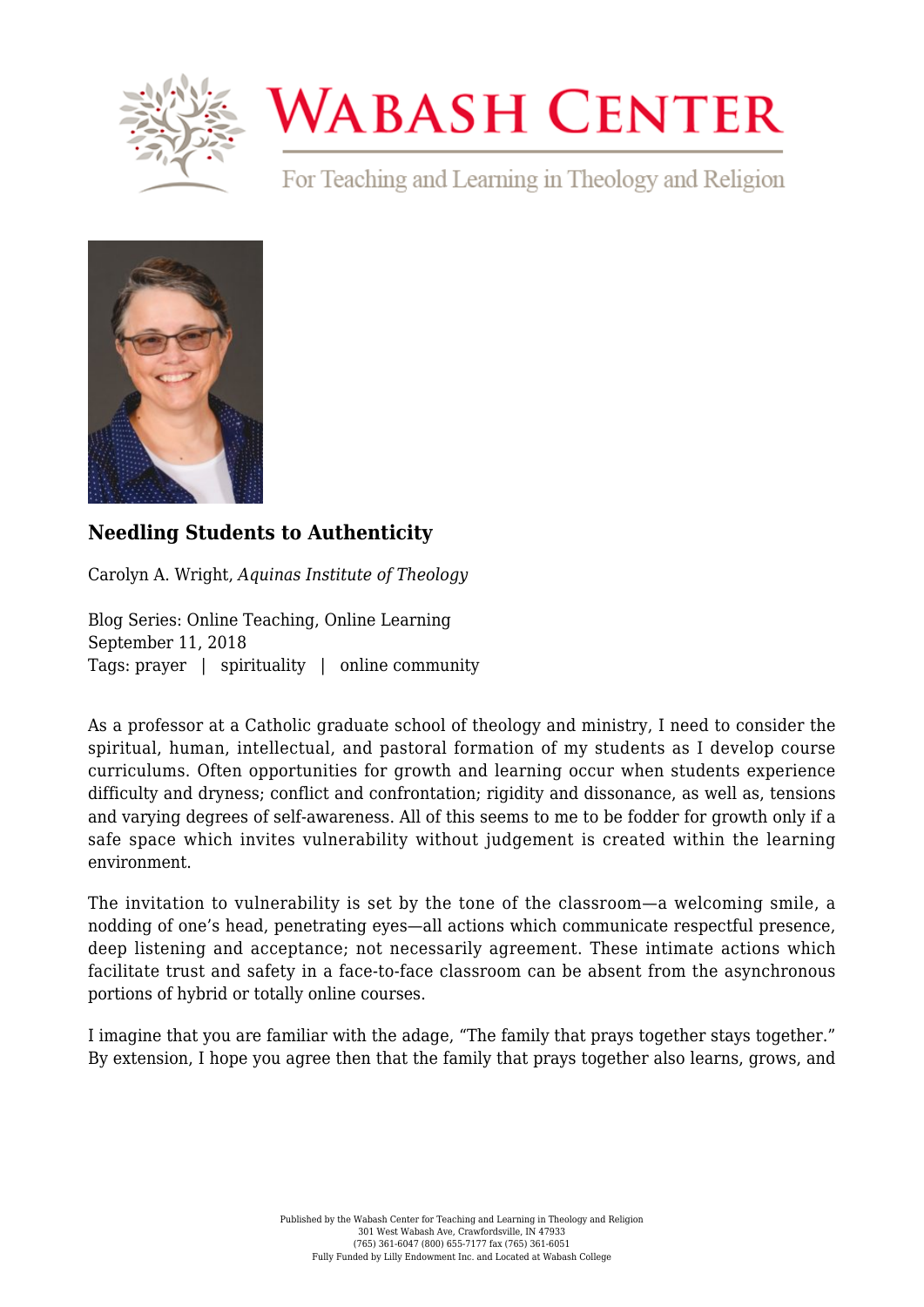experiences life together in all its ups and downs.

This is my experience in the online learning environment: the community that prays together stays together, learns together, grows together, and experiences life together in all its ups and downs. This is not to say that prayer is dispensable in the face-to-face environment, it is not. And it is not dispensable in the online environment either. Perhaps it is even more essential because the smiling faces, the nodding heads, and penetrating eyes are absent. It is my belief that communal prayer and reflection—even when engaged asynchronously or perhaps in Kairos time—enhance our common learning experience.

Practically, the importance of communal prayer is made clear in the syllabus and introduction video for any online class. Each class begins with prayer. It is built into the study guide and the course module. The learning community is encouraged to participate in the weekly prayer and offer reflections in a 'prayer blog.' As the professor, I monitor this blog, rarely, if ever, making a public comment.

The blog is accessible in two ways: via a link within the weekly module which is placed just after the prayer, and via the 'class blogs' tab in the table of contents. The weekly prayer takes many forms: from videos with images and voice-overs to links which steer students to a beautiful solo accompanied by a string quartet. Prayers are chosen carefully and support the week's theme/content. For example, when beginning a course in theological field education, a simple reading of the well-known words of Pierre Teilhard de Chardin, "Trust in the Slow Work of God," with the single image of the cosmos in video form, opens the learning community toward growth and conversion. When studying the spiritual themes of the gospels, a PowerPoint filled with images that break open the proclamation of the Beatitudes in Matthew's gospel provides the moment of prayer. When studying Celtic spirituality, a link to a beautiful rendition of "I Arise Today" breaks open the heart.

Participation of the students in this formative activity is generally between 80-90%. Some students honor the original postings with silence while others offer beautiful affirmations and gratitude. It is a sacred space.

St. Teresa de Ávila writes, "*Prayer is not just spending time with God. It is partly that—but if it ends there, it is fruitless. No, prayer is dynamic. Authentic prayer changes us—unmasks us, strips us, indicates where growth is needed. Authentic prayer never leads to complacency, but needles us, makes us uneasy at times. It leads us to true self-knowledge, to true humility*."

Prayer in community, as you well know, takes on an organic, dynamic depth which touches the soul. If we participate with the Spirit, through prayer as a community—and in this case, as a learning community in an online environment—the Spirit opens us to create a space filled with palpable welcoming, felt affirmation, and attentive gazes. It invites us to authenticity by 'needling' us beyond ourselves and, in its capacity to 'unmask' and 'strip us,' together we find that we are better able to move through the difficulty and dryness, engage the conflict and confrontation, soften our rigidity and quell dissonance, and, as well, hold the tensions as we deepen into greater self-awareness supporting one another in mutual learning and growth.